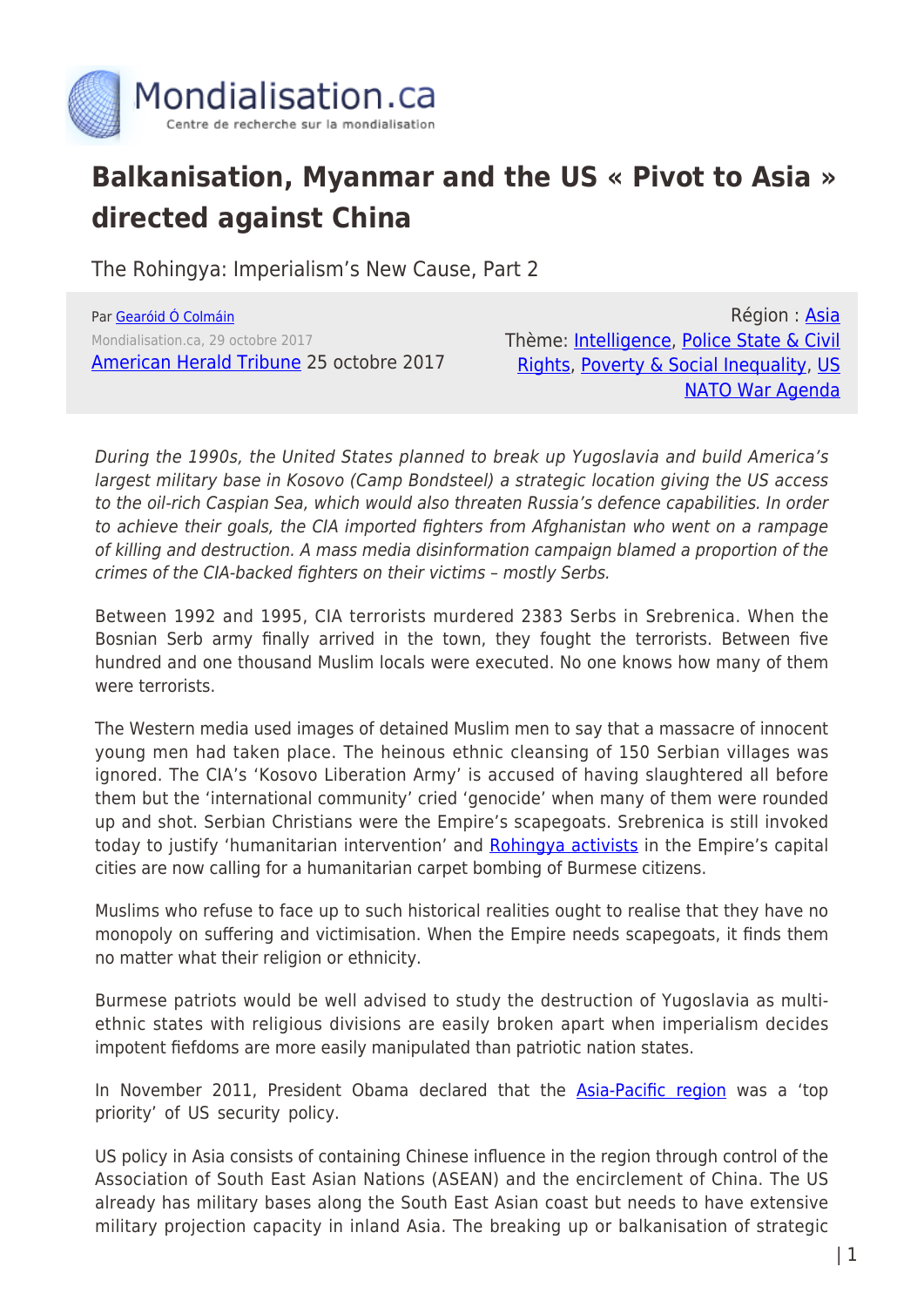states whose stability is vital to Chinese security would serve US geopolitical interests in Asia.

Since Thailand's former Prime Minister Thaksin Shinawatra lobbied on behalf of the Myanmar government, resulting in their inclusion in ASEAN, US sanctions against the country proved futile. Forcing the Burmese junta to accept US intelligence asset Aung San Suu Kyi as de facto president has not 'opened up' the country to US interests at a pace and scale acceptable to Washington. In fact, Aung San Suu Kyi has thus far proved that she has a mind of her own and has taken an increasingly nationalist line, to the chagrin of her Western liberal sycophants. The human rights icon appears to have rediscovered her Asian roots and thus her portrait has fallen from the halls of Western imperial academia.

Terrorist groups financed by the Saudis and backed by the United States, seek to carve out a separate state encompassing parts of Bangladesh and North Rakhine – what they call Arakanistan or the Islamic Republic of Rahmanland, which would adhere to a strict State-Wahhabi ideology. [A document](https://andy1890.files.wordpress.com/2012/08/proclamation-of-rohingya-independence.jpg) appeared in 2012 signed by London-based Amir Ilham Kamil and Farid L. Shyaid proclaiming the creation of such a state.

Although the authenticity of the document cited above cannot be verified, the concept of a state called Arakanistan has been openly discussed for some time in the [Bangladeshi](http://www.adibashibarta.com/home/details/3887/) [media](http://www.adibashibarta.com/home/details/3887/) and [some books.](https://books.google.com/books?id=pGClDAAAQBAJ&pg=PA353&lpg=PA353&dq=Rahmanland&source=bl&ots=clwdWwE3BX&sig=dwLdPsSOGJr21_JladXfvcFl2CU&hl=en&sa=X&ved=0ahUKEwio7cSe1IvXAhVLziYKHaXzDY4Q6AEIYTAL#v=onepage&q=Rahmanland&f=false)

Bangladesh's Prime Minister Sheikh Hasina has criticized the British government for not doing enough to prosecute known Islamist terrorists in its territory. Critics of the war on terrorism have pointed out the deep and constant collusion of the British security services with Al-Qaeda terrorists.

Hasina's government is facing a potential nightmare. There are credible reports that Bangladesh's Directorate General of Forces Intelligence (DGFI) is training and protecting [ARSA terrorists](http://lookeast.in/dgfi-backs-arsa-but-police-hunt-for-them/).

The training is reportedly being conducted in conjunction with Pakistan's Inter-Services Intelligence (ISI).

A Wahhabi enclave in Myanmar would give the US another base of operations for geopolitical war games in Asia and upset China's expanding One Belt-One Road and New Silk Road policy. Such a Kosovo-like state would be in US strategic interests as it would allow Washington to control the Bay of Bengal and prevent a land route for Chinese importation of Middle Eastern oil. The US would then be able to block Chinese oil supplies in the Straits of Malacca. China's exploitation of the Shwe gas field discovered in 2004 is another major concern for Washington.

Myanmar has moved closer to China in recent years with the construction of pipelines set to pump oil from KyaukPhyu deep-sea port in the Bay of Bengal to Kunming in China's Yunnan province. The deep sea port in KyaukPhyu is due to have an annual capacity of 7.8 million tonnes of bulk cargo.

The Teellong China-Oil and Gas line project, running from the Bay of Bengal to China's Yunnan province, was built at the cost of 2.46 billion dollars. It jointly owned by the China National Petroleum Corporation and the Myanmar Oil and Gas Enterprise. It is estimated that the pipelines will eventually be able to pump up to 12 billion tonnes of oil per year.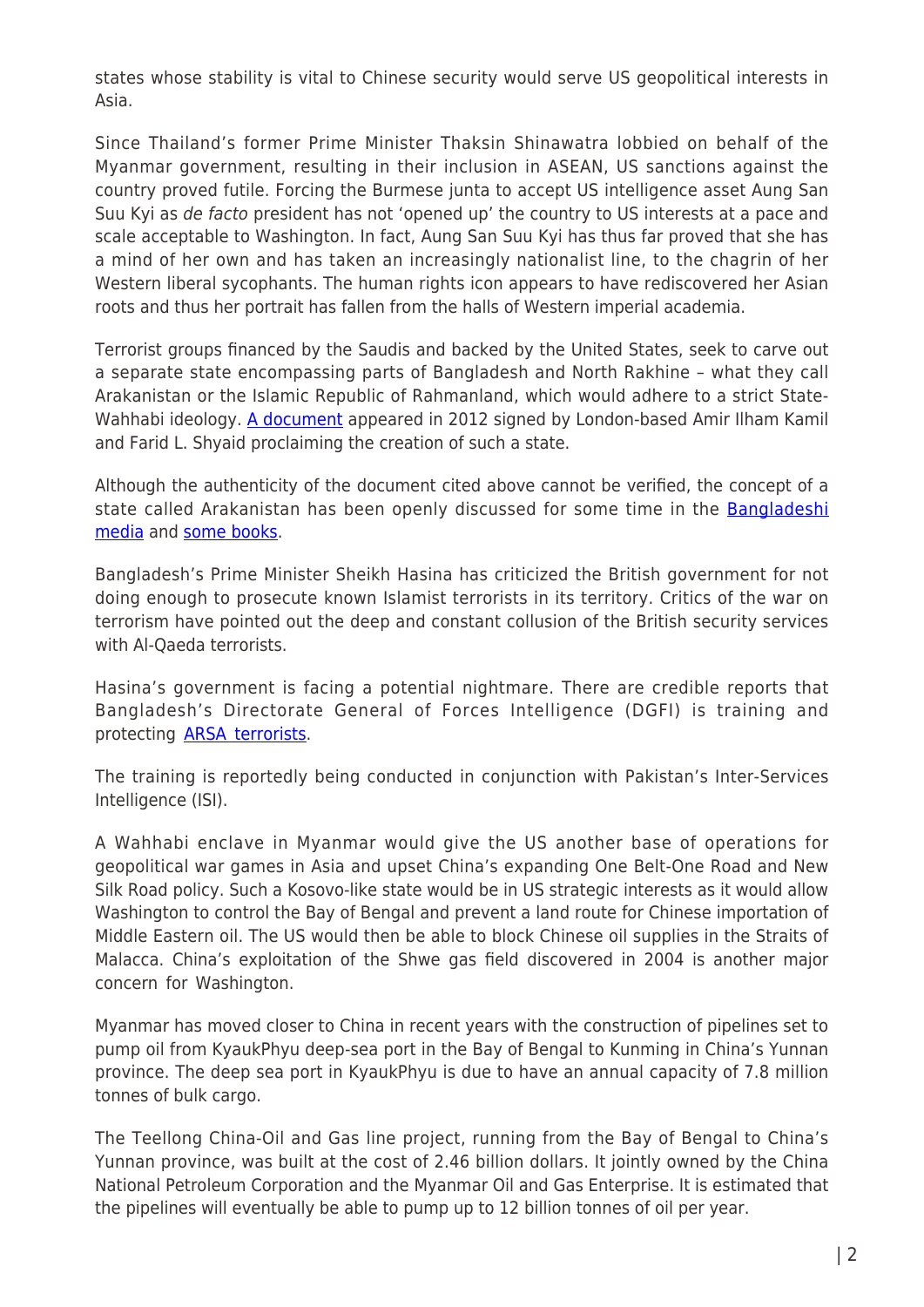[The KyaukPhyu Special Economic Zone](http://www.scmp.com/news/china/diplomacy-defence/article/2112366/economic-stakes-china-myanmars-restive-rakhine), spanning more than 1700 hectares, is another China-Burmese joint venture which aims to industrialise the country's underdeveloped Western region, in particular Rakhine State. As noted in her State Councillor's Aung San Suu Kyi's recent speech in Naypyidaw, economic underdevelopment is a key factor driving ethnic and religious violence in Rakhine State.

Naypyidaw and Moscow signed an important defense agreement in June last last year. Myanmar's Defence Minister Myint New said his country hoped to strengthen [military ties](http://tass.com/defense/882419) [with Russia](http://tass.com/defense/882419) in the near future.

The cooperation with Russia is a concern for US interests.

Russian diplomacy has corroborated the Burmese military's version of events, following the August 25th terrorist attacks. At the recent UN Security Council meeting to discuss Myanmar [Russia's UN ambassador Vassily Nebenzia](http://21stcenturywire.com/2017/09/30/china-russia-urge-diplomatic-media-objectivity-myanmar/) said:

"In recent days we've received an illustration of the fact that ARSA were responsible for the massacre of civilians. What was also found were cashes of improvised explosive devices. There is information that the extremists forced members of the Hindu community in border villages to leave their homes and to migrate to neighboring Bangladesh with the Muslims. Furthermore, there is information that terrorists burned entire villages and that evidence confiscated from the fighters.

Photographs were confiscated from the terrorists which were in all likelihood meant to be used as reports to the leadership of ARSA or its foreign sponsors. This information is confirmed by the earlier statement of Naypyidaw when they said that the initiators of the outbreak in Rakhine State had the objective of maximally increasing the scale of the humanitarian disaster and transferring the responsibility for it to the government."

US President Donald Trump has called for « strong and swift action » from the UN Security Council. French president Emmanuel Macron has also accused the Burmese government of genocide. Russia has warned the West not to interfere in other countries' internal affairs. Given the pro-Rohingya position of the United States, one can assume some level of CIA backing for the Rohingya terrorists. However, it is unclear how the Trump administration will respond if the Islamic State, who are now active in Rakhine, manage to occupy territory. The US may simply 'assist' Naypyidaw in managing the CIA's terrorists, while continuing to covertly feed the insurgency.

Fake news and the 'iceberg of misinformation'

Many examples of fake news published by the Rohingya organizations have been cited. The most notorious examples have been photos of the 2010 Chinese earthquake disaster where Buddhist monks helped bury the victims. The tragic scenes were photo-shopped by pro-Rohingya websites to claim that Buddhists had massacred Rohingya. All the cases of fake news are too numerous to mention here but the [BBC](http://www.bbc.com/news/blogs-trending-32979147) [have done a good job,](http://www.bbc.com/news/blogs-trending-32979147) for once, in highlighting the most notorious examples.

However, in spite of admitting that preposterous lies have been spread to support the theory that the Burmese government is committing genocide against the Bengali minority in Rakhine State, the BBC continues to claim that such a genocide is in fact taking place; but it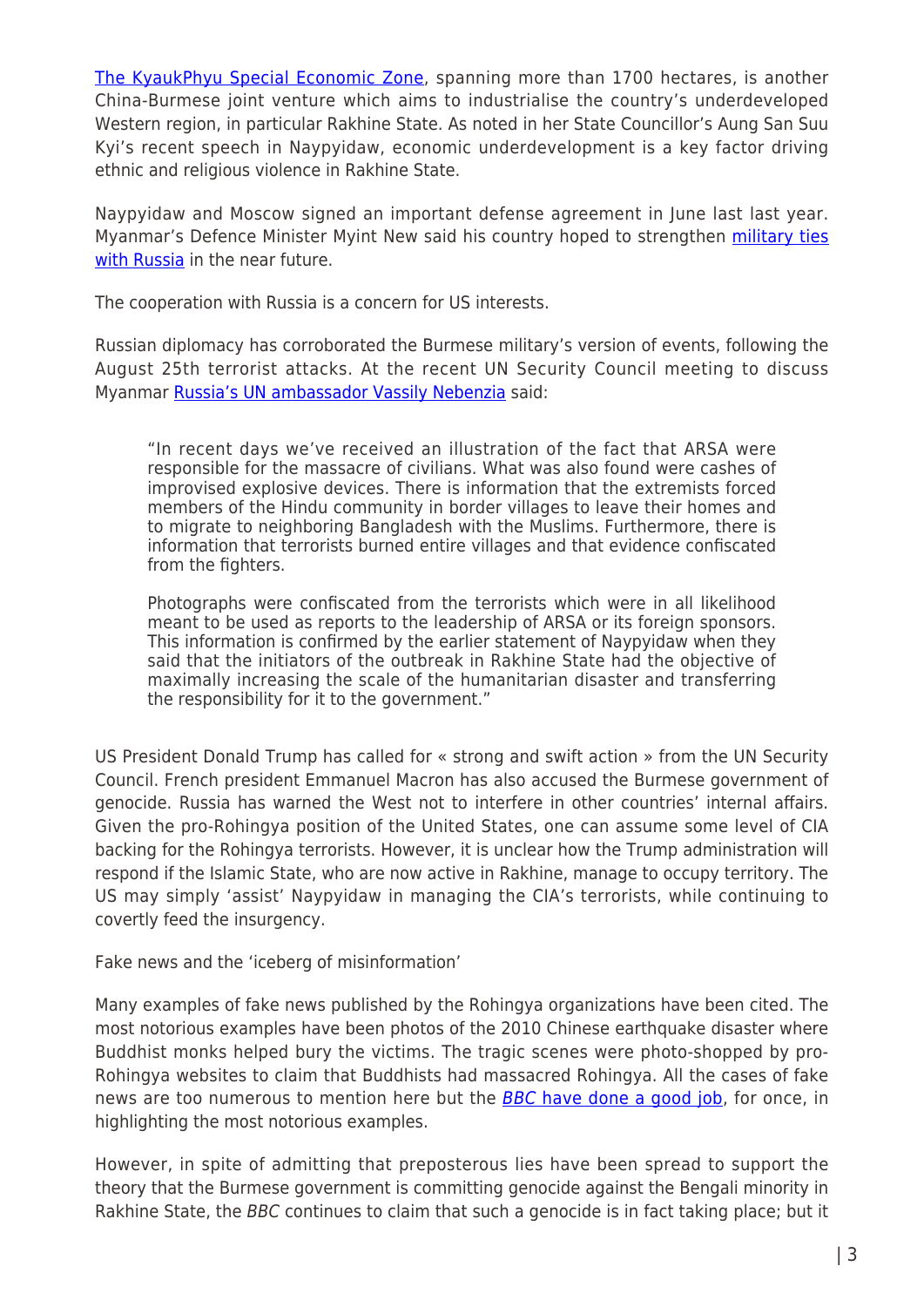has produced no evidence whatsoever to back up those claims.

Shortly after the August 25th terrorist attacks, the Deputy Turkish Prime Minister Mehmet Simsek published more fake news about Burmese massacres of Rohingya, calling for the international community to intervene. After the fake news was proven by Burmese authorities, Simsek was forced to admit he had published disinformation.

Shortly after the terrorist attacks in August, Agence France Press (AFP) published video footage of Burmese Buddhist villagers fleeing the violence claiming they were Rohingya. The news agency was later forced to admit it had lied.

It was not the only report of people fleeing the violence mislabeled as 'Rohingya'.

Many Hindu villagers [told reporters](https://soundcloud.com/burmeserfa/rsk1g4fk2v38) they had been called Rohingya too.

It should be mentioned here that 'Rohingya' is a term used by activists linked to agencies and NGOS outside the country. It is not a term used by Bengali Muslims to describe themselves. Bengali Muslims recently told reports that they never use that term.

Many eye witnesses accounts, including those whose family members were massacred by terrorist groups, have not been investigated by the Western mass media.

One Hindu woman told Burmese reporters:

 "In there, they [ARSA terrorists] came, dressed in black, only their eyes could be seen.

Then they caught us; they had bombs, axes, choppers, knives, bullets.

They held us on one side of the area.

They slaughtered my family members one by one.

Then some Muslims ordered – 'slaughter them too'.

My husband, father-in-law, mother- in-law and one of my sister-in-laws were slaughtered in front of my eyes.

One of the sons of my sister-in-law was hijacked by Muslims [ARSA terrorists]. »

Again the horrific report was ignored by the Western media in spite of their claims to be concerned for the victims of violence. Was it because the killers here did not match the editorial spin?

Another video posted online tells the story of a Rakhine Buddhist and his family who were attacked by a mob of Bengali terrorists. He says he used to have Muslim friends but now no longer trusts the Muslim community in Rakhine. It is easy to call such people pejorative terms but communal hatred is growing with every call by Muslim communities across the world to 'stop the genocide of the Rohingya'. [The video shows](https://twitter.com/moe16kyaw/status/905054493489770498) the horrible reality of ethnic conflict, where fear and hatred eat up the souls of men.

The Burmese government has accused Western NGOs of collaborating with terrorists. The UN's World Food Programme has confirmed that their food is going to terrorists. And photos